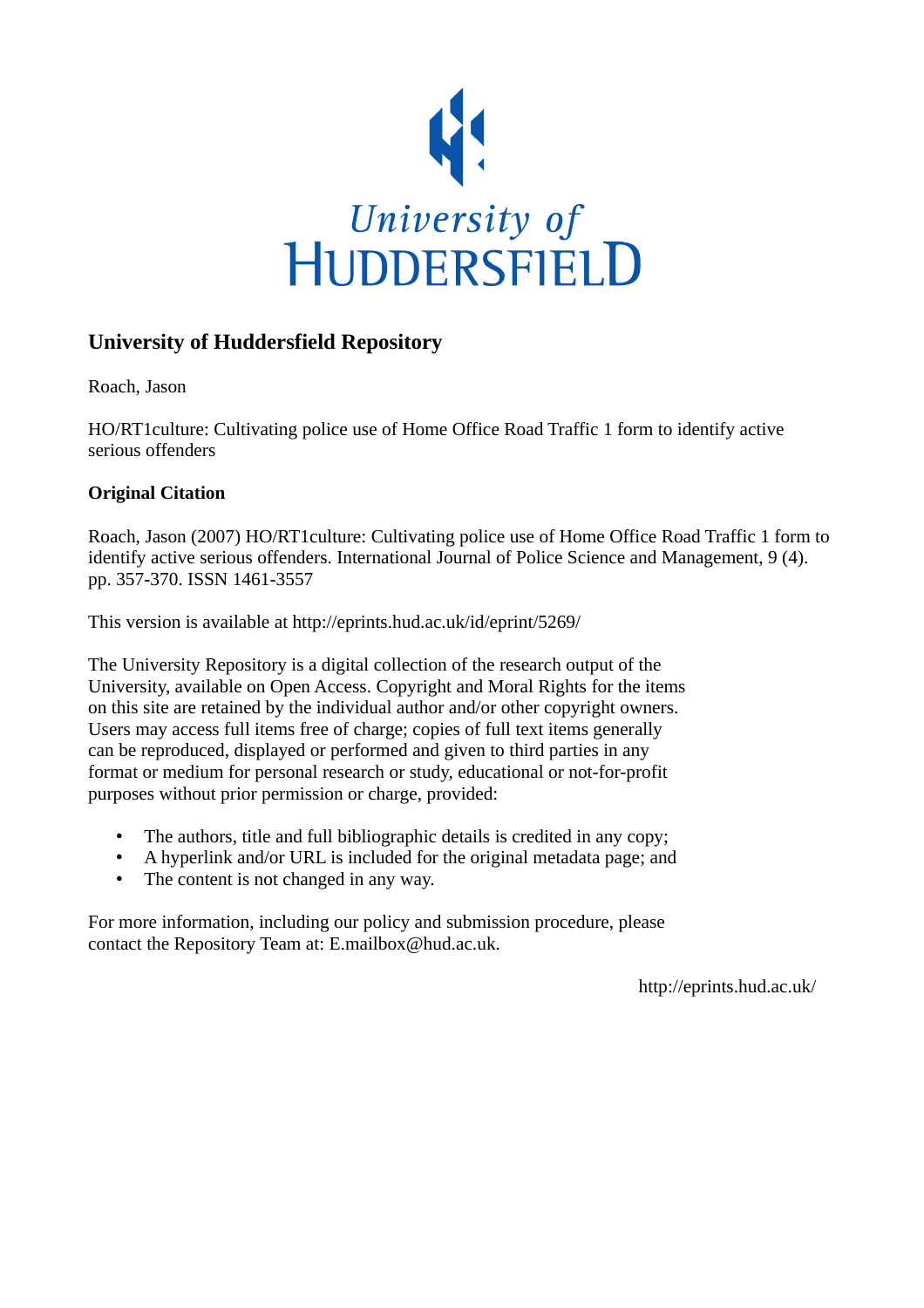# **HO/RT1culture: Cultivating police use of Home Office Road Traffic 1 form to identify active serious offenders**

# **Jason Roach**

Department of Behavioural Sciences, University of Huddersfield, Ramsden Building, Queensgate, Huddersfield, HD1 3DH. Tel. +44 (0)1484 473842; email: j.roach@hud.ac.uk

*Received 18 October 2006; accepted 1 January 2007*

Keywords: traffic offenders, crime analysis, identifying offenders, selfselection policing

**Jason Roach** *is a senior lecturer in criminology at the University of Huddersfield. Immediately prior to this he taught at the Home Office Crime Reduction Centre and worked as a crime analyst at Government Office for the Northwest. In the more distant past he taught at the University of Manchester and worked as a clinical psychology assistant in Oldham. His research interests lie in forensic psychology and, in particular, in the identification and detection of serious offenders.*

## **ABSTRACT**

*Self-selection policing is the term given to the identification of serious active offenders by dint of their commission of more minor infractions. The paper explores the feasibility of using the nonproduction of documentation as required after the issue of an instruction to do so (form HO/RT1) as a way of identifying active, serious offenders. Such non-producers (no shows):*

- *1. were more likely to have recorded offence histories on the Police National Computer (PNC);*
- *2. had offence histories comprising two or more offences, significantly more than offending 'shows';*
- *3. had offended more recently than offending 'shows';*
- *4. were found to have an offence history including serious offences;*
- *5. typically offended after HO/RT1 issue, demonstrating that their offending was more current than historical.*

*The implications of these results for operational policing are contended to be substantial, and are discussed.*

# **INTRODUCTION**

# **Background**

Recent research has focused on the feasibility of identifying active, serious offenders from their commission of lesser infractions of the law, many relating to relatively minor road traffic or motoring 'summary' offences (Roach, 2004, 2007). This method of 'offender self-selection' is so termed because, in committing minor offences, those engaged in more serious criminality are regarded as 'offering themselves' for further, legitimate, police attention. While many experienced and shrewd police officers will need no persuasion about this, the incorporation of self-selection as a general policing style will require substantial reorientation of police training and operational practice. Further, the application of such a strategy requires much sensitivity,

International Journal of Police Science and Management, Vol. 9 No. 4, 2007, pp. 357–370. © Vathek Publishing, 1461–3557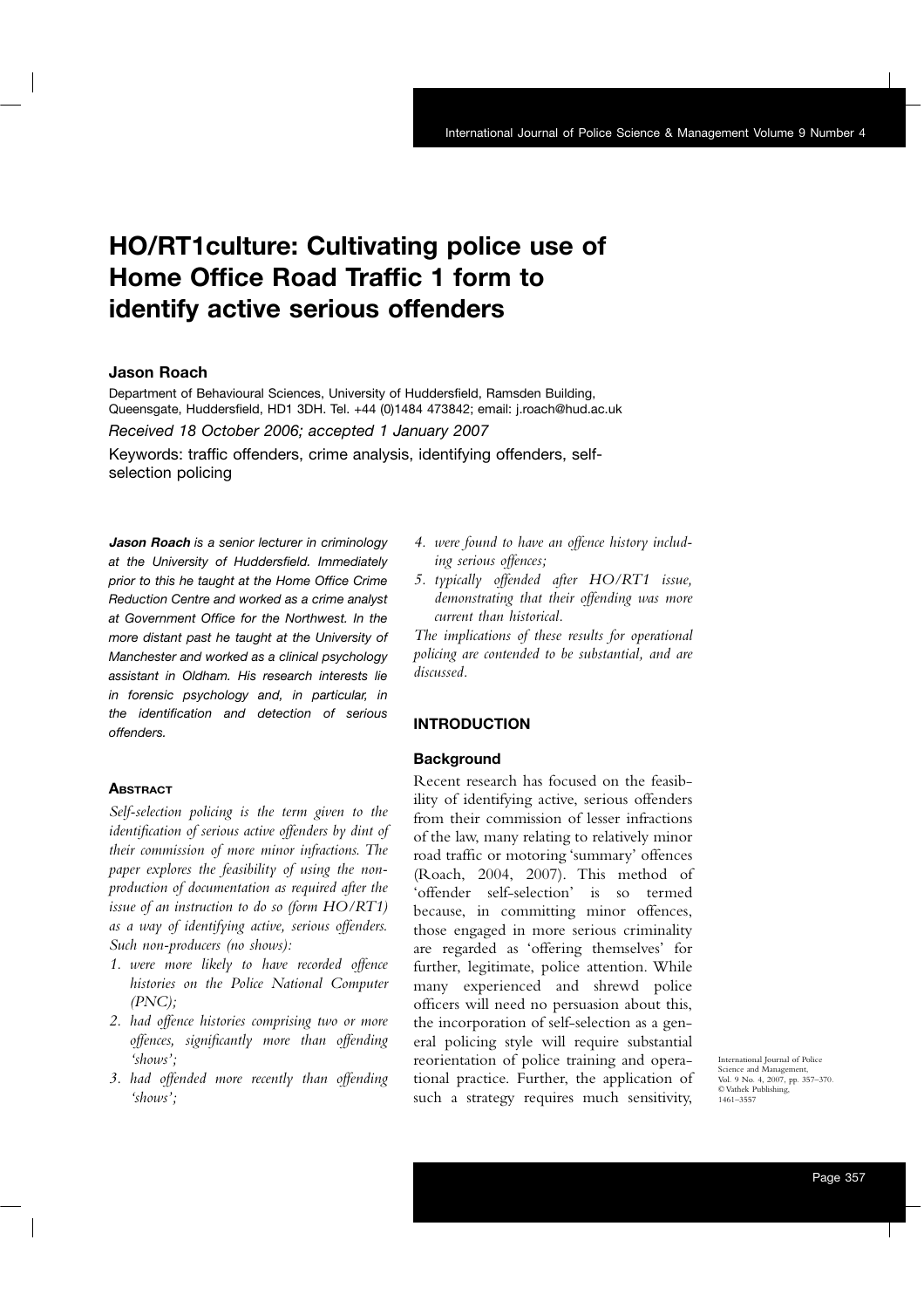since the majority of citizens who self-select will not be active offenders. They will need persuasion that the additional attention they can expect under self-selection is justifiable in the wider scheme of crime control.

An increasing number of well documented and high profile cases have swelled support for the utility of this method in identifying serious offenders from minor offences. Often quoted examples include Peter Sutcliffe, the Yorkshire Ripper, arrested initially for displaying false number plates and the notorious US serial killer 'Son of Sam' apprehended on the basis of a ticket issued for parking illegally in front of a fire hydrant. Of course, a police officer presented with the opportunity to make a connection between the presenting minor offence and the more serious undisclosed offence will not necessarily take it. Selfselection offers the opportunity for the exercise of the policing craft, and is not a substitute for it. However, few would dispute that the provision to a police officer of a legitimate reason to question a group of whom a non-trivial proportion would be revealed as more serious offenders is an opportunity not to be lightly forgone. An additional, more recent, example is provded by the Madrid bombings, where one bomber was stopped in his car by police for speeding on his way to the target. Had police been more aware of offender selfselection and the importance of minor offences, then maybe they would have searched the car and found a boot full of explosives. But of course we shall never  $k$ now.<sup>1</sup>

One early source for the utility of offender self-selection as a tool for uncovering serious criminality is a pioneering study of illegal parking in disabled bays, in Huddersfield, England. Findings indicated that one in five who had committed this seemingly minor offence had outstanding warrants for the arrest of the registered

keeper of the vehicle, or other characteristics which would have excited immediate police attention (Chenery, Henshaw, & Pease, 1999). Such findings hold important implications with regard to understanding offending patterns and criminal careers and, in turn, for policing and the criminal justice system, with regard to detecting and dealing with serious and prolific offenders.

Support for the 'versatile offender' can be found in much of the recent literature on criminal careers, which identifies a significant proportion of offenders as 'crime versatile', as opposed to 'specialised' (eg Blumstein, Cohen, Roth, & Visher, 1986; Svensson, 2002). In a recent study matching criminal DNA samples, offender versatility was again supported with a significant number of murderers and sex attackers in the sample who were found to have committed a drug related first offence (Townsley, Smith, & Pease, 2005). Many serious offenders behave consistently in their disregard for the law, often infracting minor laws (such as illegal parking in disabled bays) as well as those laws considered serious and indictable. Such a perspective of criminality is also consistent with Cohen and Felson's (1979) 'Routine Activity Theory' (RAT) in which offenders are seen as committing offences where opportunity avails itself. To sum up, our approach is simply that 'those who do big bad things also usually do little bad things' (Roach, 2004, 2007).

The problem in detecting serious offences is their relative rarity. Minor offences are often easier to detect than the usually infrequent, unpredictable and isolated serious ones. Logic suggests, therefore, that to focus on lesser offences would provide an additional tool for identifying serious offenders (ie those lesser offences found most likely to be committed by this group). This has profound implications for policing, promising an efficient method of uncovering serious offenders by concentrating on 'trigger' minor offences. It complements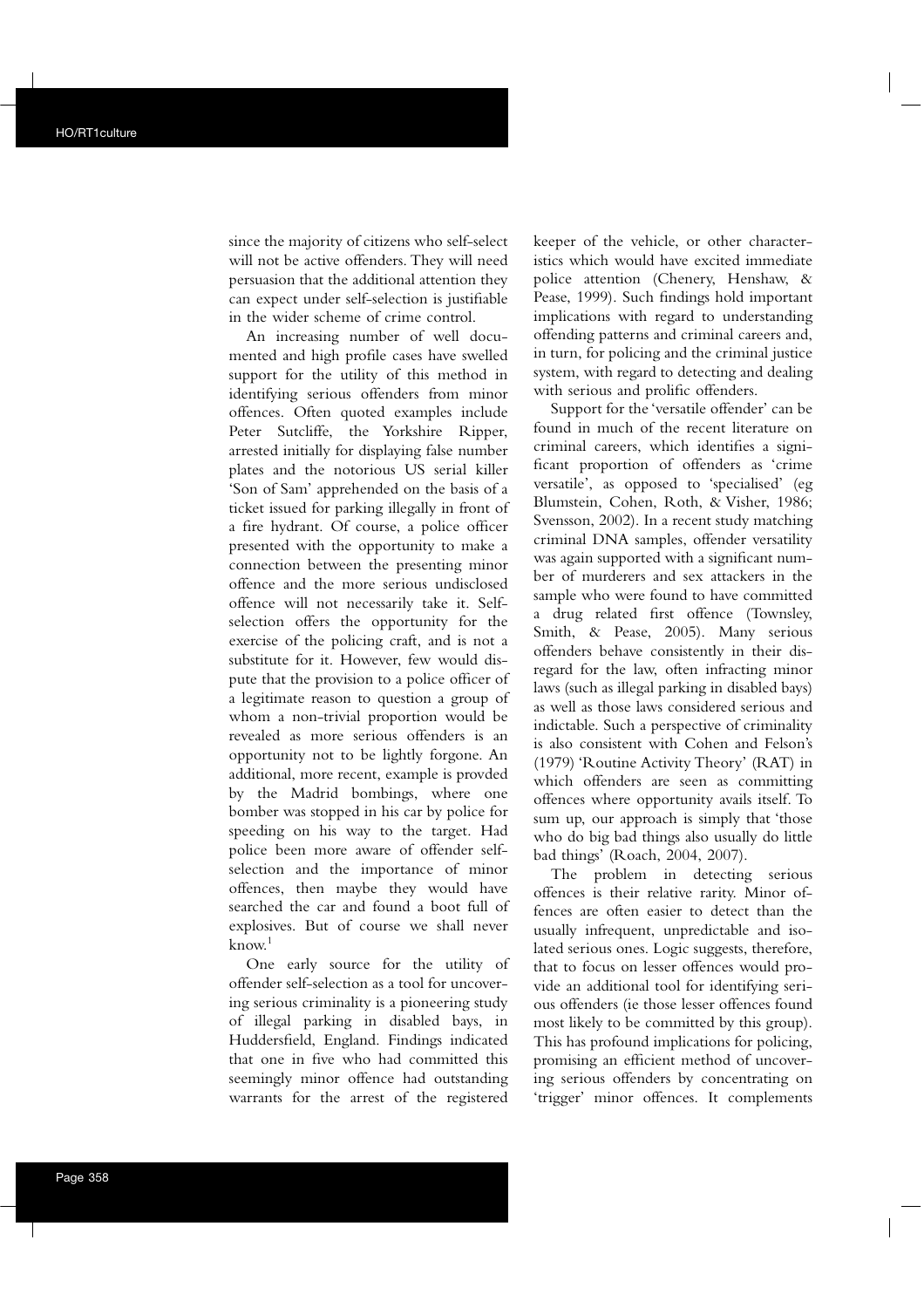more traditional methods such as gathering information from the public, knowledge of offending patterns and the targeting of 'known' offenders.

Schneider (2005) in her study of the relationship between shop theft and burglary found that 80 per cent of prolific burglars admitted committing this (generally considered) lesser offence with more than 50 per cent admitting to doing so every day. Schneider's findings offer additional support for the offender self-selection approach. In committing the more minor offence of shop theft, individuals are 'selfselecting' for increased police scrutiny scrutiny that may uncover the shop thieves as 'burglars on their day off' (Schneider).

Schneider's study aside, most research on 'offender self-selection' has focused on the commission of road traffic (motoring) offences (Roach, 2004, 2007). The principal reason for this revolves around the notion that although only a minority of drivers are criminals, a vast majority of criminals are drivers (West Midlands Police, 1997). The challenge for the offender selfselection approach lies in identifying which minor traffic offences serve as the most reliable indicators of more serious offending, ie which can appropriately be used as 'trigger' offences (Roach, 2004, 2007). Trigger offences in their commission warrant further police attention as they are the most likely to pay dividends in uncovering active, serious offenders. However, such police attention must also impose the minimum of inconvenience upon members of the public (Roach, 2007), to whom the logic of self-selection policing must be communicated.

Although research in this area is still in its infancy, several other studies have produced findings that link various traffic offences to more serious criminality. In a study of serious traffic offenders it was found that those repeatedly offending were likely to be engaged in mainstream criminality, with a drink driver, for example, twice as likely to possess a criminal record as a random member of the public (Rose, 2000).

A study investigating a link between fixed penalty notices (FPN) for minor traffic offences and concurrent criminality, found that the likelihood increased the higher the number of FPNs an individual held. It was not the imposition of a single or specific FPN that suggested the perpetrator was engaged in concurrent criminality but the number of FPNs incurred: the higher the number, the more likely the concurrent criminality (Wellsmith & Guille 2005).

A small, localised study of visitors to a Young Offender Institution (YOI) found that one in six visitor drivers had committed a motoring offence en route to the YOI. A significant number of such visitors were found on the Police National Computer (PNC) for prior offences, some serious. Several were identified as active, serious offenders (eg wanted on warrant, disqualified drivers, burglars) and arrested as a result of further police scrutiny (Roach, 2007). This study is on the margins of the emerging self-selection literature in that visiting a prisoner friend is not a criminal offence. While the context yielded a high 'hit rate' of identified criminality, it should not itself be used as a trigger. In this case, automatic number plate recognition (ANPR) scrutiny provided the trigger, not the visit per se.

An incidental finding from Roach's (2007) study was that 25 per cent of drivers issued with the form Home Office Road Traffic 1 (HO/RT1) failed to produce the required documents (ie did not comply). The form HO/RT1 required them to produce their documents (eg driver's licence and insurance certificate) on request, or at a police station for checking within 28 days (the time period has recently been reduced to 7 days). Roach (2007) raises the following questions. Why do so many fail to produce? Is it because they have something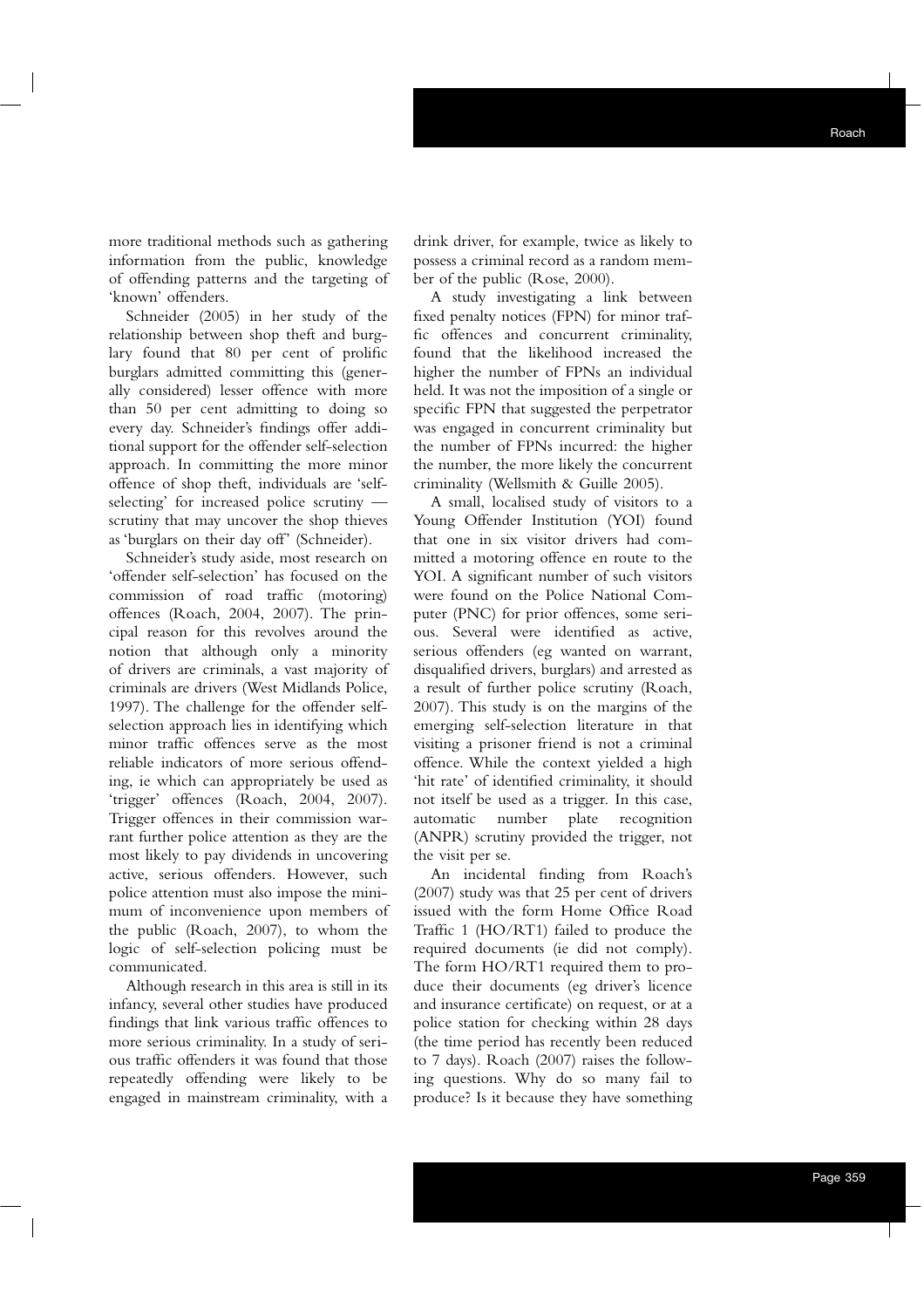to hide? Is it because of a general contempt for criminal justice? Is it, in short, that the 'little bad thing' of failing to produce is a flag of the 'big bad things' in which they are also engaged. Their active criminality is a possibility worth exploring.

A recent inquiry by the Independent Police Complaints Commission (IPCC) into the murder of Hayley Jane Richards (by her ex-partner, Hugo Quintas) detailed a complaint that there had been at least one opportunity to arrest him when local traffic police stopped him for having a damaged nearside tail light (IPCC, 2006). The officers concerned were not unduly suspicious and simply issued him with an HO/ RT1. A PNC check was carried out to ascertain the owner of the vehicle but a force intelligence check was not requested. Had it been, it would have identified Quintas as wanted by police for a serious assault on Richards and tragic events may never have unfolded as they did. Quintas had, two months previous to the murder, been issued with a previous HO/RT1 with which he failed to comply. The Criminal Justice Unit had failed to take any action.

The present paper explores the utility of offender self-selection as a tool for uncovering serious criminality, by detailing a study focused on a wider sample of motorists issued with an HO/RT1 than was available to the author in the study cited above (Roach, 2007). The hypothesis is that failure to comply with this routine legal requirement reflects chronic and possibly serious criminality in a proportion of those so failing.

Reasons for non-compliance with HO/ RT1 are likely to include:

- the driver not having had any current motor insurance;
- the driver not having had a current Ministry of Transport test certificate (MOT) for the vehicle;
- the driver travelling in a stolen vehicle;
- the driver having an identity other than that disclosed to the police officer;
- the driver being prevented from complying by another party (eg a criminal spouse);
- the driver not wishing to draw any police attention to him/herself for fear of exposing serious criminality;
- a general belief in the impotence of policing and criminal justice, often all too justified amongst those imbued in criminality.

All these putative reasons, except having an identity other than that disclosed to the police officer, assume that the police will not pursue them for failure to produce documents as required by HO/RT1. In many cases (see below), the writer has observed this to be a fair assumption.

Before moving onto an explanation of the method used in this research, it is pertinent to introduce the purpose of the HO/RT1, the legal requirements which it imposes and its current level of use in routine policing.

# **The HO/RT1 process**

The Road Traffic Act 1988, ss. 164 and 165, as amended by the Road Traffic Act 1991, enable a police officer to demand the production of a driving licence, insurance details, MOT and other relevant documents, by the driver of a motor vehicle. If these documents are not at hand, the driver must 'produce' them at a police station within seven days, failure to do so being a prosecutable offence.

Where the offence appears to the officer to involve obligatory endorsement, and the driver concerned does not produce the requested documents at the scene, an officer may issue an HO/RT1 requiring the individual to produce them within seven days at a police station geographically convenient to the driver. Officers should conduct a PNC check of the vehicle and driver and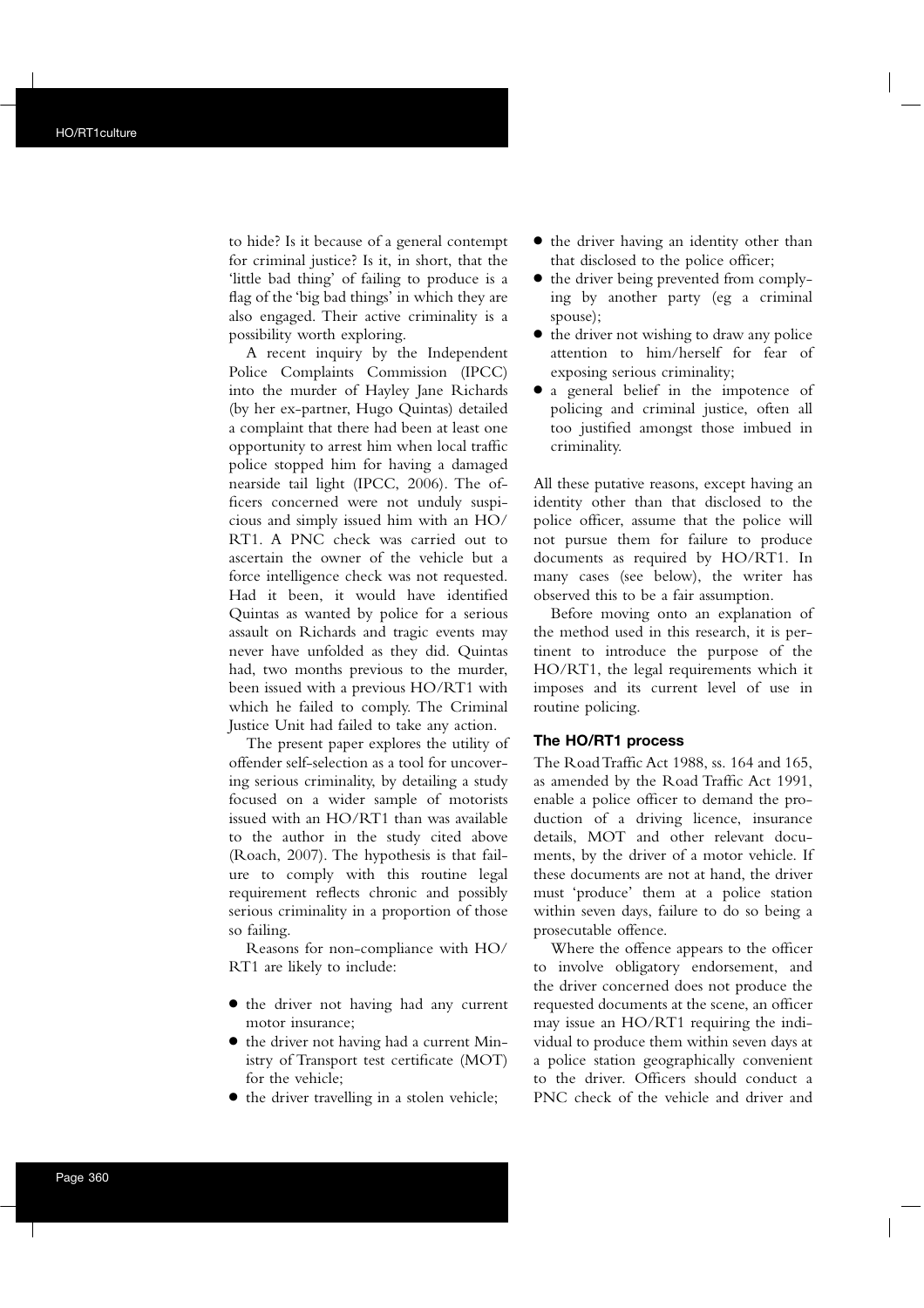can, at their discretion, also conduct local force intelligence checks before the HO/ RT1 is issued. In cases where an individual is charged with a substantive offence, it appears commonplace not to issue an HO/ RT1, the more serious crime taking precedence, for example driving whilst under the influence of alcohol.

Generally, there is some consensus on HO/RT1 usage between forces, at least in terms of policy. However, in other respects HO/RT1 usage appears to be a matter of individual force policy, with differences relating both to the wider utility of HO/ RT1 (ie beyond just checking insurance documents and vehicle ownership), and also to the administrative burden associated with extensive use. Devon and Cornwall Constabulary (2005), like most forces, have issued guidance to their officers that, if drivers are unable to produce documents at the scene, HO/RT1s *must* be issued to all drivers of motor vehicles in the following circumstances with the request to 'record details':

- at the scene of *all* road collisions, even if no further action is anticipated against any of the drivers;
- when reporting a person for any offence other than by way of a fixed penalty ticket.

The South Wales Police Authority (2004) states that HO/RT1s for the production of driving documents can only be issued by officers in the following circumstances:

- to persons involved or suspected of being involved in a road traffic collision;
- to persons who are reasonably suspected of committing a road traffic offence;
- to the driver/keeper of a motor vehicle, or person supervising a provisional licence holder, who fails to produce immediately any relevant documentation for inspection.

There is also individual officer discretion to 'muddy the waters' a little more as the IPCC report (IPCC, 2006, p. 52) into the murder of Hayley Jane Richards acknowledges:

An officer has a certain amount of discretion when it comes to stopping a vehicle and that [sic] it is not always necessary to do a PNC check on its occupants. It would be down to the circumstances and the type of offence committed.

In fact, as a result of conversations with several officers, the author has found that officer discretion is paramount in deciding whether a driver is issued with an HO/ RT1. A specific, but unnamed officer, when asked by the author to help clarify the thought and decision processes which officers engage in when stopping a vehicle, described it thus:

Once stopped and the driver cannot produce his documents, there and then, the officer then has the option of issuing a HO/RT1. However, first the officer would normally check PNC to see if there is any insurance for the vehicle in question. If it comes back insurance held and the driver appears legitimate the officer will probably use discretion and not use a HO/RT1. If however, the driver cannot produce his licence or there is no insurance for the vehicle held on PNC, the officer then has the discretion to issue the HO/RT1. If the officer stops a car and is not happy with the driver, and the driver cannot prove who he is then the officer has the option of arresting the driver for no document . . . Once identity has been established the officer could decide to release and issue a HO/RT1. Basically, if the person is arrested for any offence we would try to establish he had documents for his car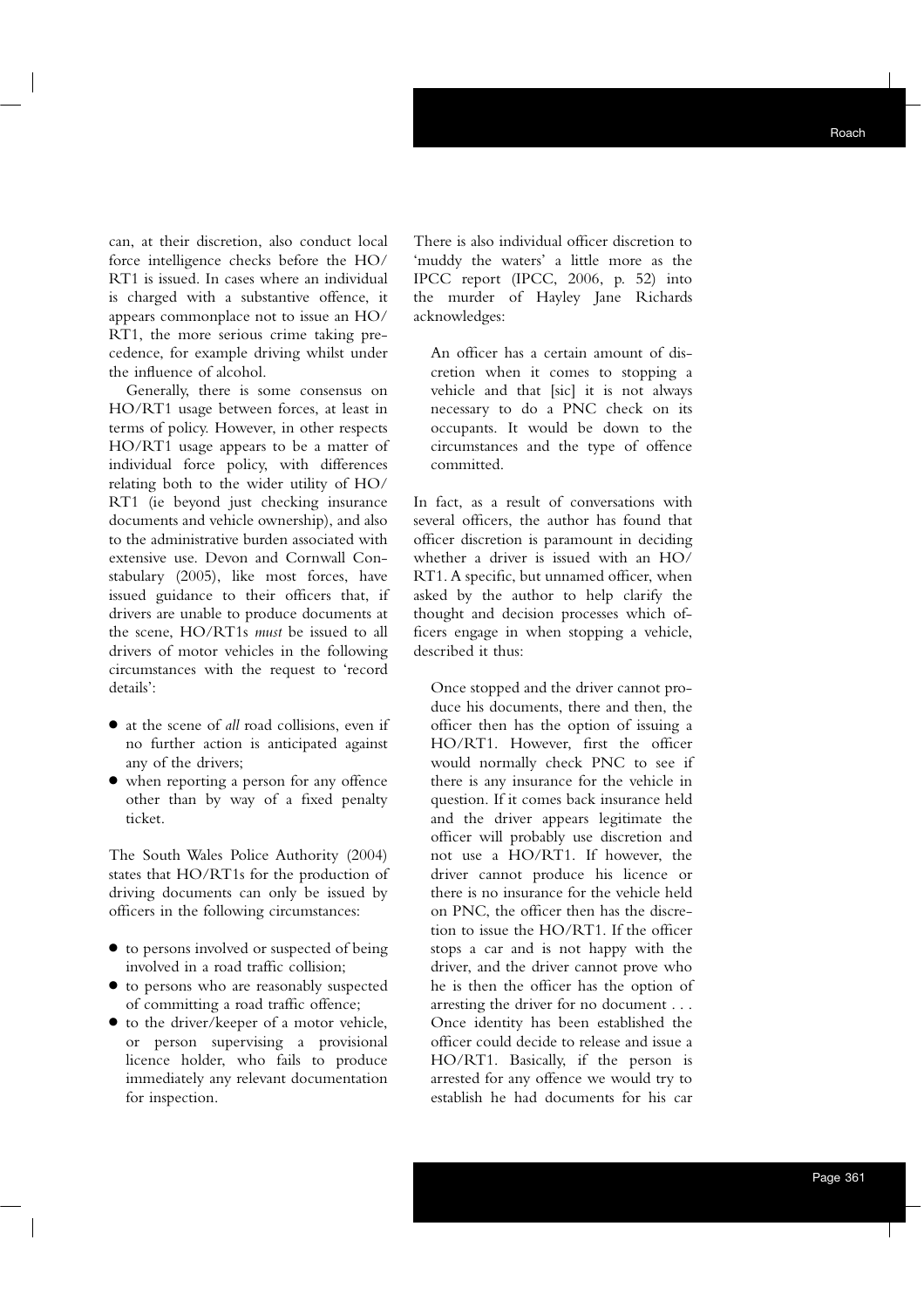whilst in custody. If this is not possible then a HO/RT1 could be issued.

The HO/RT1 issue process therefore does not appear to be driven by specific policing policy or guidance. Indeed, as the officer quoted above also said, 'So as you can see the issue of a HO/RT1 is very much at the discretion of the officer and there are no fixed rules'. Officer discretion should, therefore, be considered an important confounding variable and is discussed later in this paper.

Once issued, the front of the HO/RT1 must not be altered in any way. If a mistake is found, or an officer is asked to clarify a discrepancy, corrections must be made by way of statement. In their notebooks, officers should record the circumstances of issue of the HO/RT1 for use in any subsequent court proceedings.

When the required documents are produced at a police station (as a result of a HO/RT1 issue) the form HO/RT2 is completed immediately. When none (or only part) of the required documentation is presented, a reminder is sent but if it is not acted upon, then the force central ticket office issues a court summons to the offending driver. The author has found substantial supporting evidence that this does not always happen, particularly when a driver has given false details. The police do not have time to exhaust every avenue in pursuit of those deliberately failing to comply with the HO/RT1 process and a significant number of people are never traced or prosecuted.

Recently, with regard to many police forces in England and Wales, if officers have any doubts about a driver's identity they are permitted to inform that driver of their intention to take a thumbprint or photograph at the time of issuing the HO/RT1.

This paper details the proportion of individuals who do not comply with HO/RT1 requirements, suggests reasons they might not so comply, and establishes a link between HO/RT1 non-compliance and serious criminality. This paper focuses on the extent to which HO/RT1 noncompliance can be considered a tool of offender self-selection, assisting police to uncover more serious criminality from the relatively minor infraction of not producing vehicle/driving documents.

#### **METHOD**

#### **Sample**

All the HO/RT1s issued by the Lancashire Constabulary Central Ticket Office on 1 December 2004 constitute the sample. Although this specific date was aribitrarily selected, choice of a day in 2004 permits comparison of offending histories before and after HO/RT1 issue. In total 129 HO/ RT1s were issued on this date across Lancashire.

#### **Participants**

Those to whom HO/RT1s were issued were not aware of the study. All personal information (ie names, addresses, vehicle registration numbers and information of any previous recorded offences) was kept on the Lancashire Constabulary computer system/network. All criminal history checks were conducted by staff based at Lancashire Constabulary, Preston Division, using both the PNC and the SLEUTH (Lancashire Constabulary Intelligence) databases. Officers were considered as 'only doing what they should have anyway', by responding to HO/RT1 issues.

#### **Procedure**

A simple database was created detailing all those issued with an HO/RT1 in Lancashire on 1 December 2004. Variable fields were created for HO/RT1 issue number, name, address, postcode, vehicle registration number and reason for issue. 28 days from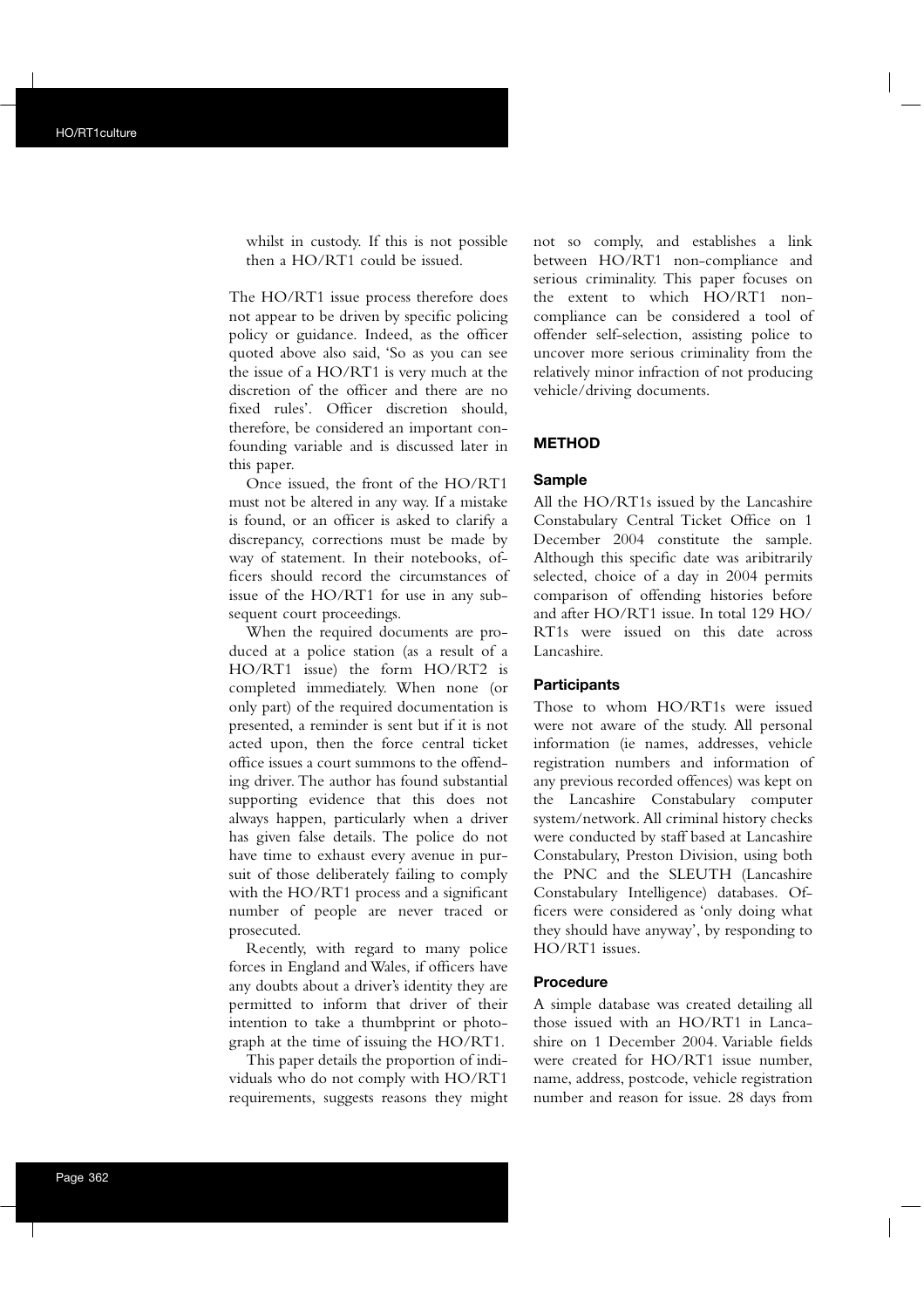the date of issue, the HO/RT1 disposals in question were tracked using the Lancashire Constabulary Central Ticket Office computer system and outcomes entered on a database accordingly. This period was considered long enough to establish an outcome of the process flowing from HO/ RT1 issue as the recipients were required to comply with HO/RT1 conditions within seven days. Disposal outcomes distinguished those who had 'complied fully' from those considered 'possible prosecutions', as they had either produced only part of the required documentation, or had not produced any at all.

Police staff from Lancashire Constabulary, Preston Division, conducted a background analysis of all the participants (as discussed above), with particular focus on any known offending history or intelligence to that effect. This information, appropriately anonymised, was entered on our database allowing comparison of whether an individual complied/did not comply with the HO/RT1, whether they had offending histories and whether they were active, serious offenders around the time of HO/RT1 issue. The results are set out below.

#### **RESULTS**

From a total HO/RT1 cohort of 129 individuals, 105 (81 per cent) were issued to male and 24 (19 per cent) to female drivers.

Driver age ranged from 17 to 83 years, with a mean of 32 years and a standard deviation of 12 years. Ages did not differ by gender (independent means *t* test).

49 (38 per cent) drivers had failed to produce the required documentation within the 28-day period ('no shows') and were therefore considered 'prosecutable', leaving 80 (62 per cent) who had fully 'complied' ('shows').

Background recorded offence checks (PNC) identified almost 30 per cent (*n*=44) of the cohort as having a recorded offence marker, leaving 70 per cent (*n*=85) who did not. A simple two by two contingency table showed a statistically significant association between the no show group and the existence of a PNC offence history ( $\chi^2$ =18.65, *df*=1, *p*<0.001). 57 per cent of those who failed to show were found to have such a history.

#### **Shows and no shows**

Neither sex nor age was associated with show/no show status. A total number of 360 offences were on record against members of the cohort. 75 per cent (*n*=269) of these had been committed by the no show group. The no show group was found to have a number of recorded offences almost five times greater than the shows (no shows *M*=5.7, *SD*=11.17; shows *M*=1.2, *SD*=4.8). See Table 1.

An independent samples *t* test indicated a significant difference between the two

| Group   | Total number of<br>people in group | Total number of<br>recorded offences | Mean number of<br>recorded offences | Range of number<br>of offences | Std dev |
|---------|------------------------------------|--------------------------------------|-------------------------------------|--------------------------------|---------|
| Show    | 79                                 | 91                                   | 1.15                                | $0 - 39$                       | 4.8     |
| No show | 47                                 | 269                                  | 5.72                                | $0 - 58$                       | 11.17   |
| Total   | $126*$                             | 360                                  | 2.85                                | $0 - 62$                       | 8.5     |

**Table 1: Number of recorded offences per group**

\* An offence history could not be determined for three individuals.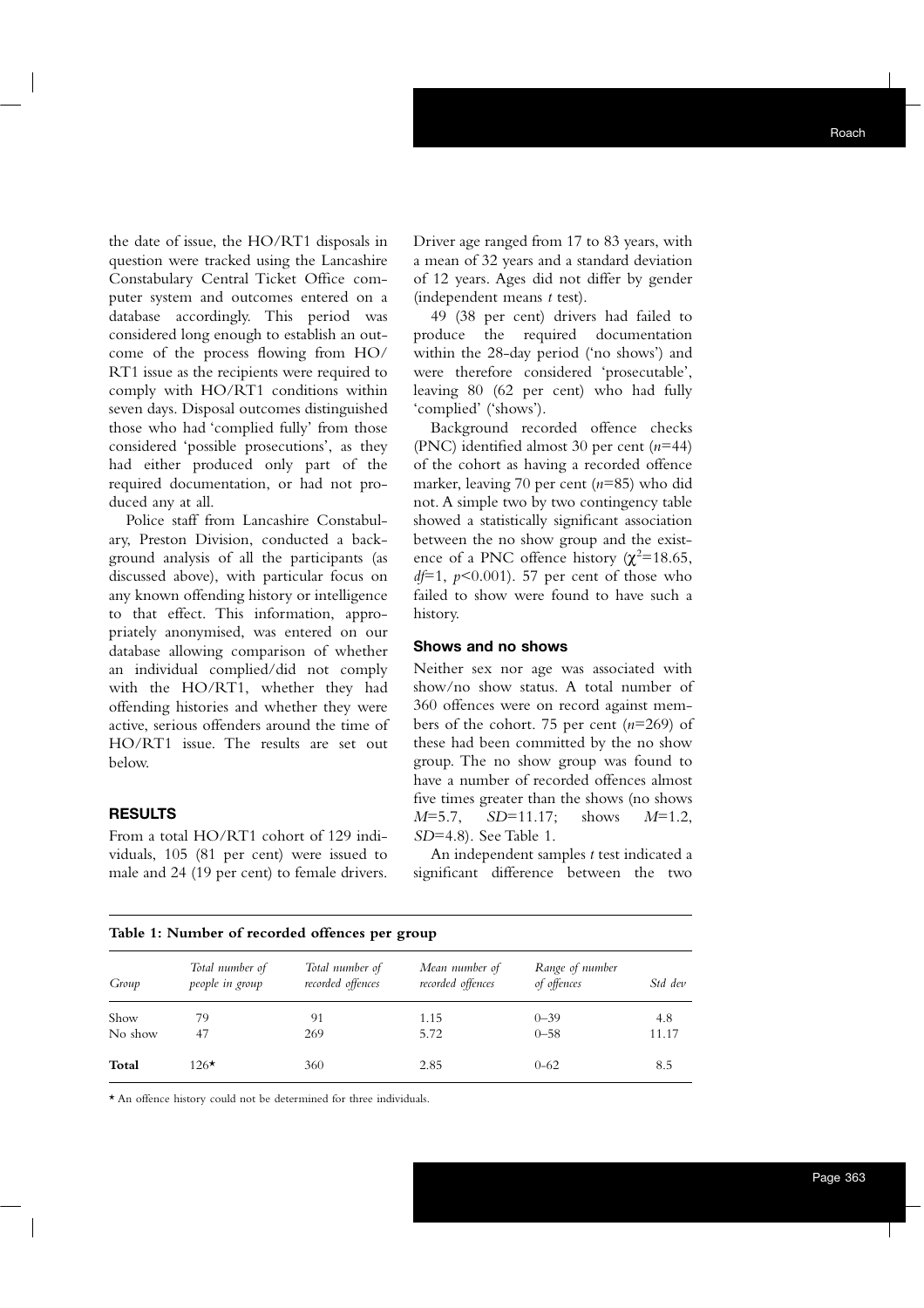groups with regard to number of recorded offences (*t*=–3.193, *df*=124, *p*=0.001, twotailed). Not only did significantly more of the no show group have recorded offence histories, but this group had (at least historically) a much higher *rate of recorded offending*. Since they were no older than the shows (indeed they were on average two years younger), the difference is not because they had had longer to accumulate a record. Further, 42 per cent  $(n=20)$  of the no show group had offence records which comprised more than three separate offences, whereas this was only 6 per cent  $(n=5)$  for the show group.

A statistically significant difference was found between the show and no show groups with regard to specific offence types. In volume, the no show group had committed significantly more offences against property, theft, fraud and deception, driving whilst disqualified, and weapons offences. This group had also committed significantly more of what are termed 'police, courts and probation offences' where the individual fails to turn up to a compulsory meeting (eg for sentencing, or bail) or gives false details. In sum, 30 per cent of the no show group had a history of non-compliance with such legal requirements as opposed to less than 4 per cent of the show group. Not surprisingly those with a history of noncompliance failed to comply with the HO/RT1 issued.

A simple contrast of criminal records between shows and no shows does not, of course, indicate that the no shows were criminally active at the time of HO/RT1 issue and that is the necessary condition for self-selection policing to be viable. The next section addresses the timing of the criminality of the two groups.

# **Shows, no shows and timing of offending relative to HO/RT1**

As discussed previously, all PNC checks were carried out in April 2006, with the HO/RT1 date being 1 December 2004. This afforded opportunity to conduct before and after analysis of offending, a criminal career window incorporating offences prior to and after 1 December 2004 (date of HO/RT1 issue).

Individuals in the cohort were assigned to one of four categories:

- 1. non-offenders (ie no recorded offence history);
- 2. those who had recorded offending *before their HO/RT1 issue only*;
- 3. those who had offending recorded both *before and after* HO/RT1 issue;
- 4. those who had recorded offending dating *after HO/RT1 issue only*.

Table 2 details the number of individuals in each category by show/no show status. The mean age for each group (in years up to April 2006) is also tabulated.

As can be seen from Table 2, 25 per cent of those comprising the 'no offence history' category were no shows. This finding is consistent with general estimates of HO/ RT1 non-compliance for the general driver population (Cheshire Constabulary (n.d.) estimate it to be as high as one-third). The percentage was seen to increase from 25 per cent of those in the 'no offence history' category, to 50 per cent of those in the 'recorded offending after HO/RT1 issue only' category, to 57 per cent of those in the 'recorded offending before HO/RT1 issue' category, to an overwhelming 80 per cent of those in the 'before and after HO/ RT1 issue' category. This indicates strongly that, overall, those most likely not to show had committed offences both before and after the issue of the HO/RT1.

Of the no shows, almost 30 per cent were actively criminal, in the sense that they were officially processed for offences during the 18 months *following* the no show. This contrasts with some 8 per cent of the shows. Further analysis was concentrated on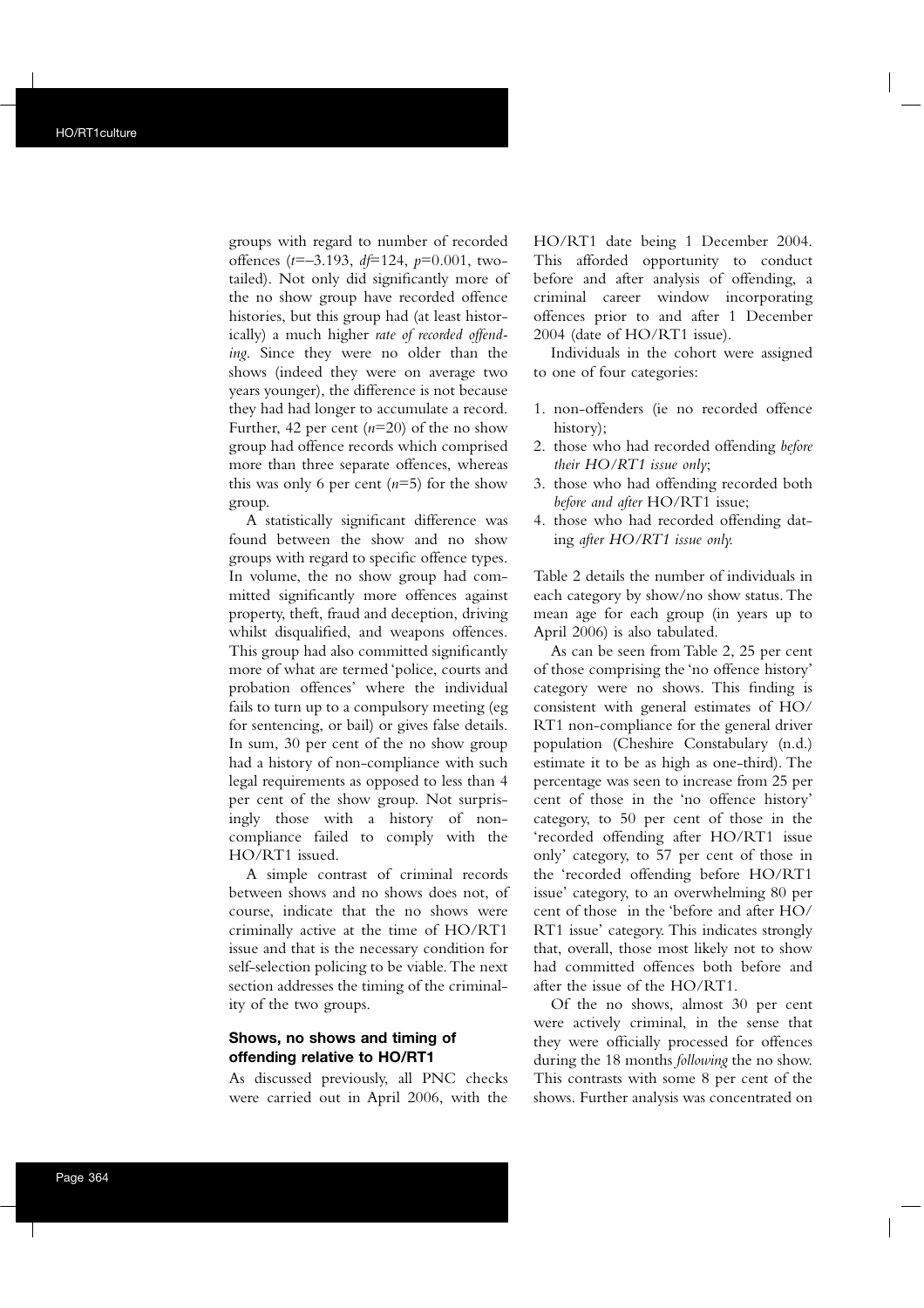Roach

| Offender categories                           | $HO/RT1$ shows | $HO/RT1$ no show | Total  |
|-----------------------------------------------|----------------|------------------|--------|
| No offence history<br>Mean age 32.7           | 64             | 21               | 85     |
| Before HORT1 issue only<br>Mean age 29.9      | 9              | 12               | 21     |
| Before and after HORT1 issue<br>Mean age 27.7 | 3              | 11               | 14     |
| After HORT1 issue only<br>Mean age 33         | 3              | 3                | 6      |
| Total                                         | $79*(62%)$     | $47*(37%)$       | $126*$ |

**Table 2: Offending histories before and after HO/RT1 issue**

\* Three criminal histories were incomplete (one show and two no shows) so a complete analysis was impossible.

those who offended in 2005, up to a year after HO/RT1 issue, in order to guage further whether the no show group represented the active criminal contingent. Table 3 details those who committed offences in 2003, 2004 and 2005, and whether they belonged to the show or no show group. As can been seen, considerably more of those from the no show group committed a recorded offence in 2004 (most around the time of the HO/RT1 issue) than those in the show group, suggesting that a significant percentage of non-compliers are committing, or go on to commit further offences close to the HO/RT1 issue. Fewer of those in the no show group offended the year before, or more than a year after, HO/RT1

**Table 3: Offending histories before and after HO/RT1 issue**

| Year    | HO/RT1<br>show group | $HO/RT1$ no<br>show group |
|---------|----------------------|---------------------------|
| 2003    | 43%                  | 57%                       |
| $2004*$ | 10%                  | 90%                       |
| 2005    | 50%                  | $50\%$ *                  |

<sup>\*</sup> HO/RT1 issued in December 2004.

issue, again supporting a hypothesis that those who do not comply do not do so in orderr to mask concurrent offending.

The offender categories were collapsed into two categories by including 'the before and after HO/RT1 issue' with 'after only'. The logic for this approach is that the key issue is whether criminality followed HO/ RT1 issue, and whether there had been recorded criminality before issue is of limited interest. Indeed, it might be said that HO/RT1 no show provides a particularly useful flag of active criminality in the absence of prior recorded offending. The results were statistically significant (χ <sup>2</sup>=10.87, *df*=1, *p*<0.01). The criminality of the no shows is therefore not one of mere historical interest.

Those who comprise the 'before and after' and 'after only' categories should justifiably be considered '*active*' offenders (the 'active group'). An overall finding was that 28 per cent of no shows would be active offenders. Consequently, further police scrutiny of HO/RT1 no shows would pay huge dividends with regard to identifying active offenders. Having identified a link between no shows and active offending,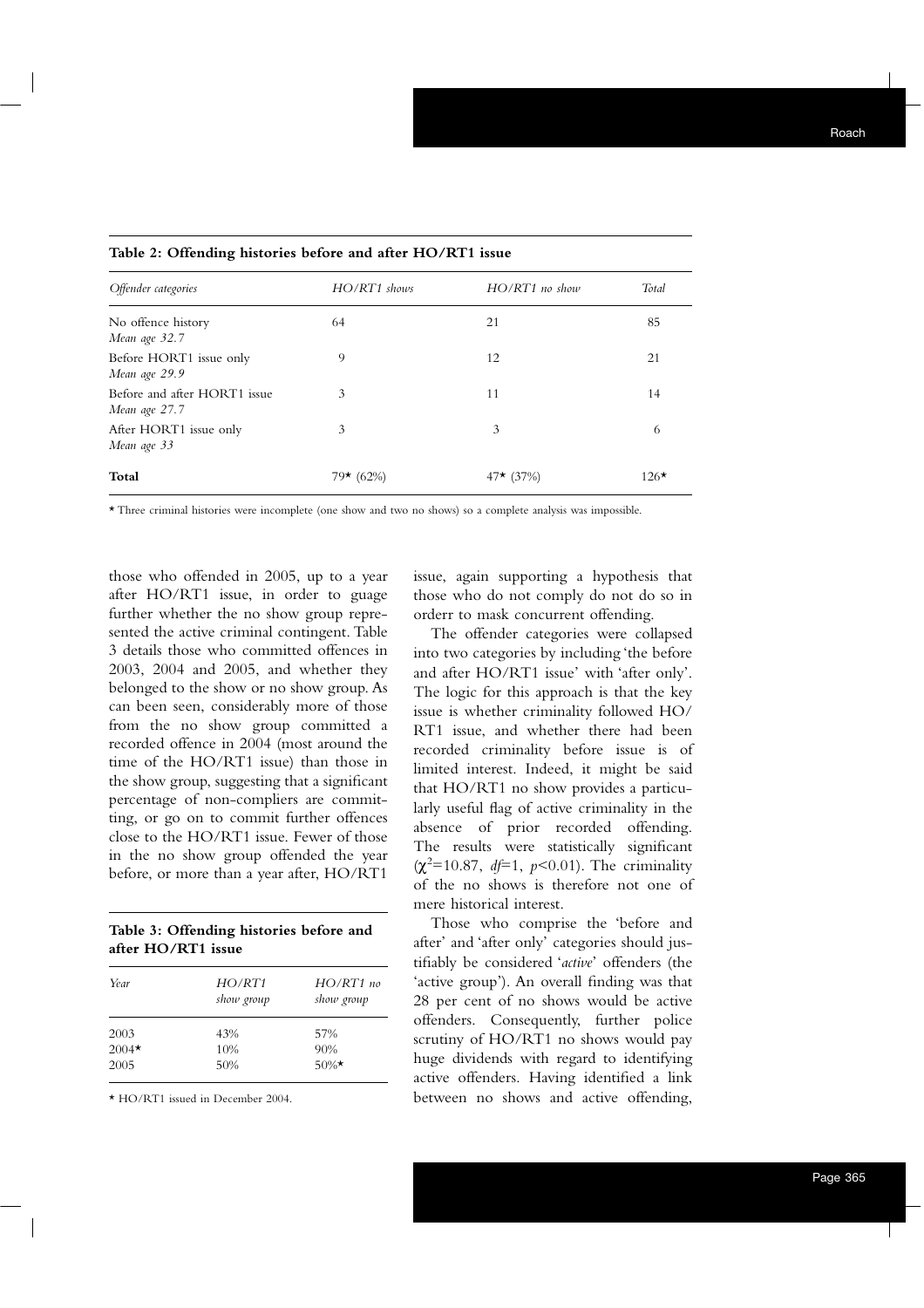focus switched to a more detailed analysis of criminal careers and offence seriousness.

# **HO/RT1 no shows as active, serious offenders**

Offence histories were analysed further to see whether a no show could be linked to more serious criminality. Analysis was conducted which focused on the type of offence committed by the active group. Table 4 summarises the offence types for the active group, comprising 14 individual offence histories.

As can be seen from Table 4, the PNC histories of the active offender group indicate participation in serious criminality. For example, half the group had committed offences against the person (including violence), two-thirds had committed public order offences (including threatening behaviour), and one-third had drugs convictions. Also important was the high proportion of the active group who had committed theft (79 per cent). The prior offence of most interest when distinguishing those likely not to comply with a HO/ RT1 is police, courts and prison (PCP). This type of offence goes some way to explaining the reasons for a no show. The

| Type of offence                 | Number of offenders<br>committing $(n=14)$ |
|---------------------------------|--------------------------------------------|
| Offences against the person     | $7(50\%)$                                  |
| Offences against property       | 7(50%)                                     |
| Theft and kindred               | 11 (79%)                                   |
| Public disorder                 | 9(64%)                                     |
| Driving whilst disqualified     | 5(36%)                                     |
| Police, courts and prison (PCP) | 10 (71%)                                   |
| Drugs                           | 5(36%)                                     |
| Air-guns/weapons                | 3(21%)                                     |
| Fraud and kindred               | 4 (29%)                                    |
|                                 |                                            |

|                        | Table 4: A summary of recorded offences |  |
|------------------------|-----------------------------------------|--|
| for the 'active' group |                                         |  |

analysis of HO/RT1 disposal outcomes which follows explores this further.

# **HO/RT1 disposal outcomes**

To access criminal history information, the driver must have at least reported his name (or supplied a plausible identity). There is a case for saying that those who could not be traced are more active and prolific than other no shows.

Analysis of HO/RT1 disposal outcomes for the 49 no shows suggested that 10 had been classed as 'untraceable', for several different reasons. First, untraceable may mean that the individual issued with the HO/ RT1 had given a false name and address to the issuing officer, with the intention of avoiding a subsequent court summons. The false name given did not have a criminal record. Second, one no show showed his documents on his designated court date, possibly because he had found them at the last minute but, more probably, he intended to waste court and police time which is quite a common practice.

At the time of HO/RT1 issue, only one of the ten 'untraceables' was known to the PNC for prior offences, yet two committed offences within six months of the HO/RT1 issue (driving whilst disqualified and burglary). This left seven completely unknowns, possibly active, serious offenders of which the police had no knowledge. If a previous finding that 57 per cent of the no show group had criminal histories is applied to the untraceable group, then at least six of this group should be justifiably considered active offenders. The fact that they gave false details indicates that this is very probably a conservative estimate.

What exactly constitutes 'untraceable' should be the subject of future research. The author compared the addresses given by those said to be untraceable with the electoral register for 2004 (the period of study) and found that half of the identities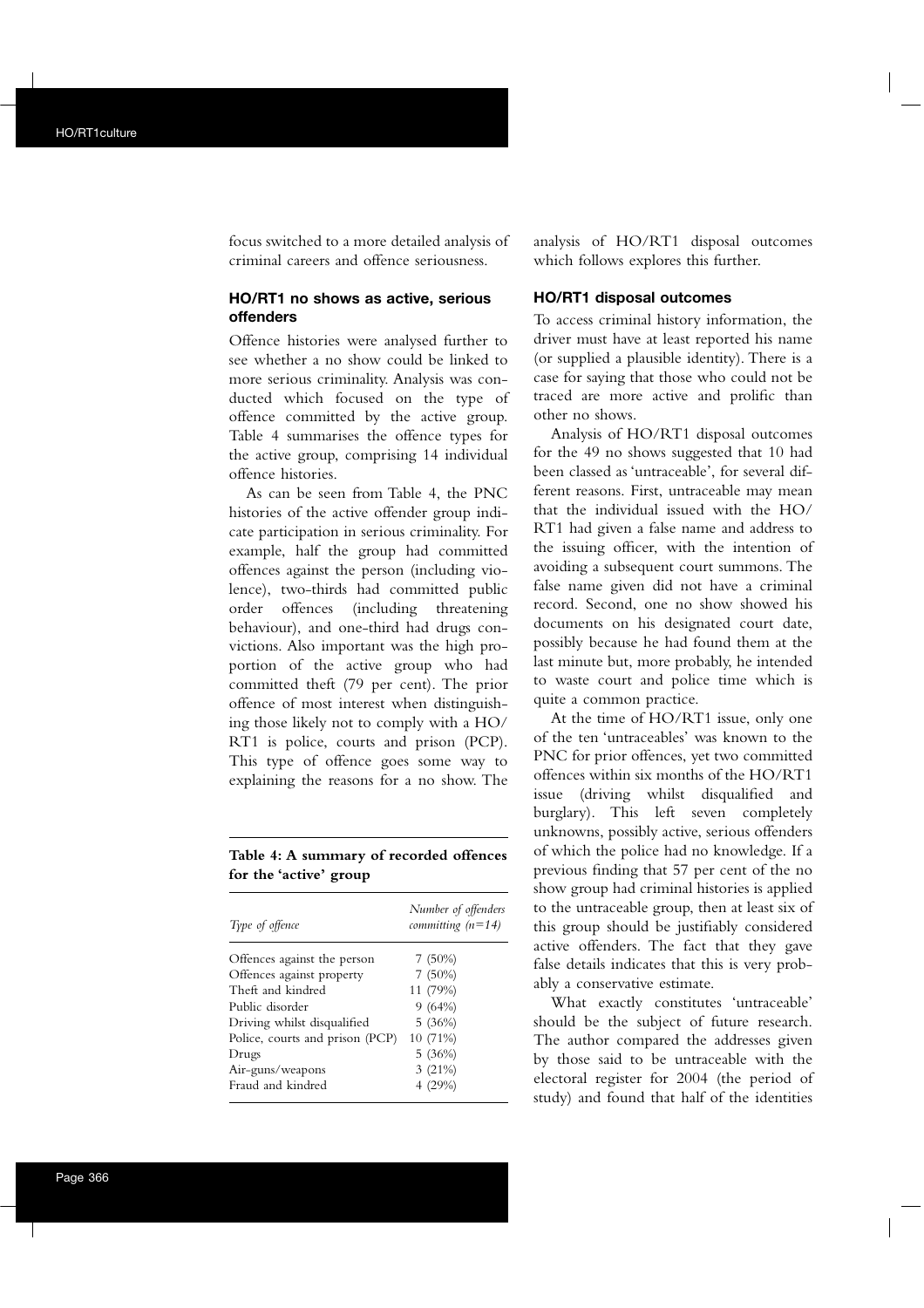given matched people on the electoral register. The names were registered at the addresses given. What is not known at present is to what extent police tried to trace these individuals further. For example it could be that these were names and addresses of people known to a no show driver but not those of the driver himself or herself. Those not on the electoral register at all are more understandably untraceable.

Of the remaining 40 no shows, all received penalties for having failed to provide evidence of adequate motor insurance, MOT, and some failed to produce a driving licence. Only one driver was convicted of 'deception' by giving an officer false details. A discussion of the findings and implications for policing now follows.

#### **Predicting from shows and no shows**

Perhaps, at this juncture, it is pertinent to provide a brief recapitulation of the findings of this small study so far as a basis for the next analysis. It was found that no shows differed from shows with regard to an increased likelihood of:

- having a recorded offence history, comprising
- a greater number of recorded offences,
- of both a serious nature and more recent in occurrence.

A multiple linear regression analysis was performed to ascertain which of the above variables was the most significant predictor of a no show, and in reverse what would be predicted about an offender by an HO/ RT1 no show. Age was added to identify any influence that it might have on no show prediction, although age had already been discounted previously as a significant factor in no shows. The criterion (dependent) variable selected was show/no show and the four predictor variables were: number of offences, recency of offending (up to HO/ RT1 issue), offending since HO/RT1 and

age. The adjusted  $R^2$  for the full model was 0.75 (*F*(1, 39) = 4.259, *p*<0.05 (using stepwise method). The only significant variable was recency of offending  $(β=0.314,$ *p*=0.046); age, number of offences and offences since HO/RT1 were not found to be significant additional predictors in this model.

The results showed that recency of offending was the strongest predictor variable accounting for 75 per cent of the overall variance. That is, whether individuals would be shows or no shows was dependent on the recency of their offending: those having offended most recently to the HO/RT1 issue were those most likely not to show. The implications of this finding will be addressed fully in the discussion section which follows.

# **DISCUSSION AND CONCLUSIONS**

#### **Why police should focus on no shows**

The hypothesis was that a significant proportion of those who fail to comply with HO/RT1 would be engaged in active criminality, including serious offending. A number of important findings can be drawn from the analysis in support which, when added, provide a rudimentary profile of those likely not to show, and what this might mean in terms of the police uncovering active, serious offenders.

- No shows were found significantly more likely than shows to have recorded offence histories (PNC).
- No shows were found significantly more likely to have offence histories comprising two or more offences than offending shows (many had three or more).
- No shows were found to have offended more recently than shows.
- No shows were found to have an offence history including serious offences.
- A significant number of no show disposal outcomes could not be traced, suggesting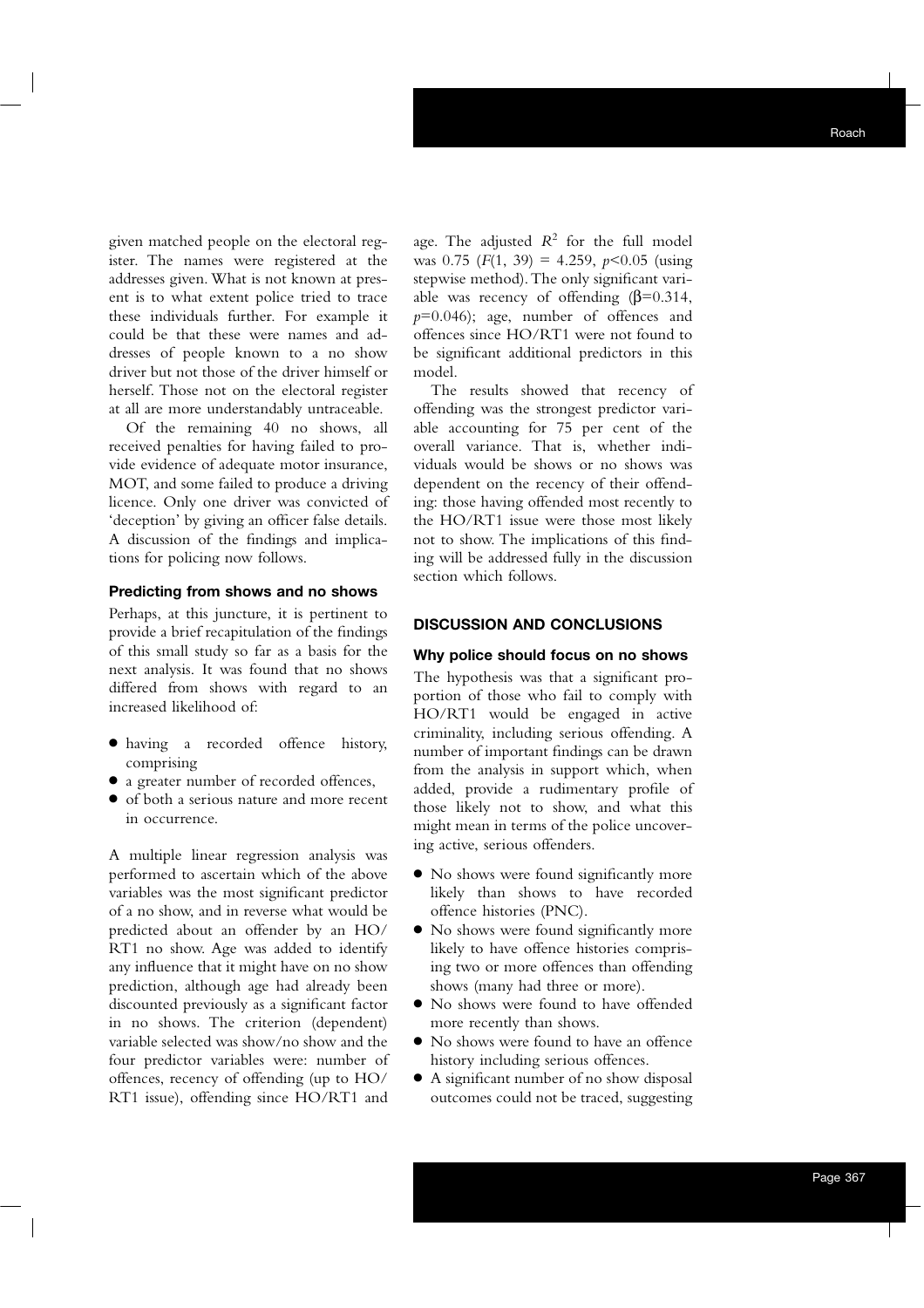the commonality of drivers giving false names and addresses.

● The offending of no shows typically followed HO/RT1 issue, demonstrating that their offending was more current than historical.

This study helps to provide a rudimentary profile of who is and who is not likely to fail to comply with an HO/RT1. The demonstrated utility of focusing on HO/RT1 no shows to help identify serious offenders demands the need for police to take HO/ RT1 use seriously. With officers routinely conducting PNC checks for individuals being issued with an HO/RT1, the practical implications of this study are that:

- fingerprints should be taken from young male drivers as they are those most at risk of non-compliance;
- if PNC checks show a history of three or more offences, then the individual is likely to not show and to be engaged in active criminality, possibly of a serious nature: scrutiny should be directed at these individuals;
- if the individual has a record of recent offences, then he is likely to be an active offender and unlikely to show: scrutiny again should be employed;
- if PNC checks indicate recent offences of theft, burglary, public disorder and PCP, then a further background scrutiny should be employed;
- scrutiny of those who do not comply with HO/RT1 will most likely pay dividends and uncover offending of a more serious nature.

Of course, these recommendations are not mutually exclusive. An individual, for example, who has committed a recent burglary with a history of other offences, should be a priority for further scrutiny as the likelihood is that he is engaged in concurrent offending and will not comply

with the HO/RT1 (ie, will be a no show).

These findings, although holding strong implications for the use of HO/RT1, must be considered in an appropriate context. Non-compliance, on many occasions, may be the result of the driver not possessing the necessary documents, such as motoring insurance. Those with criminal histories will perhaps find such premiums extortionate and will instead take a chance by driving 'illegally' (as, for example, did the serial murderer, Fred West). There is no reason to doubt the research literature that this relatively minor infraction of the law is symptomatic of a wider disregard for the law.

Using HO/RT1 as a self-selection tool does not immediately identify a serious offender from one who is likely to commit a minor infraction, but the findings do indicate strongly that failure to equate those likely not to show with active and more serious criminality — by not digging a little deeper into the activities of this group would be foolhardy, as exemplified in the IPCC inquiry into the murder of Hayley Jane Richards.

The age-old call for more research in this area is justified in this case, preferably on a much larger and wider scale covering the whole country, allowing for a wider appraisal of utility. That said, even the present limited results seem worthy of application by police forces across the country.

The application of these findings will depend upon public cooperation. Recent years have seen much criticism of the police for strict enforcement of motoring offences. Self-selection policing will require citizens, and especially motorists, to be prepared for, and not resentful of, fuller police checks being made when their vehicles are stopped. This consideration is noted in the IPCC inquiry into the Hayley Jane Richards murder, regarding the complaint that police failed to arrest the wanted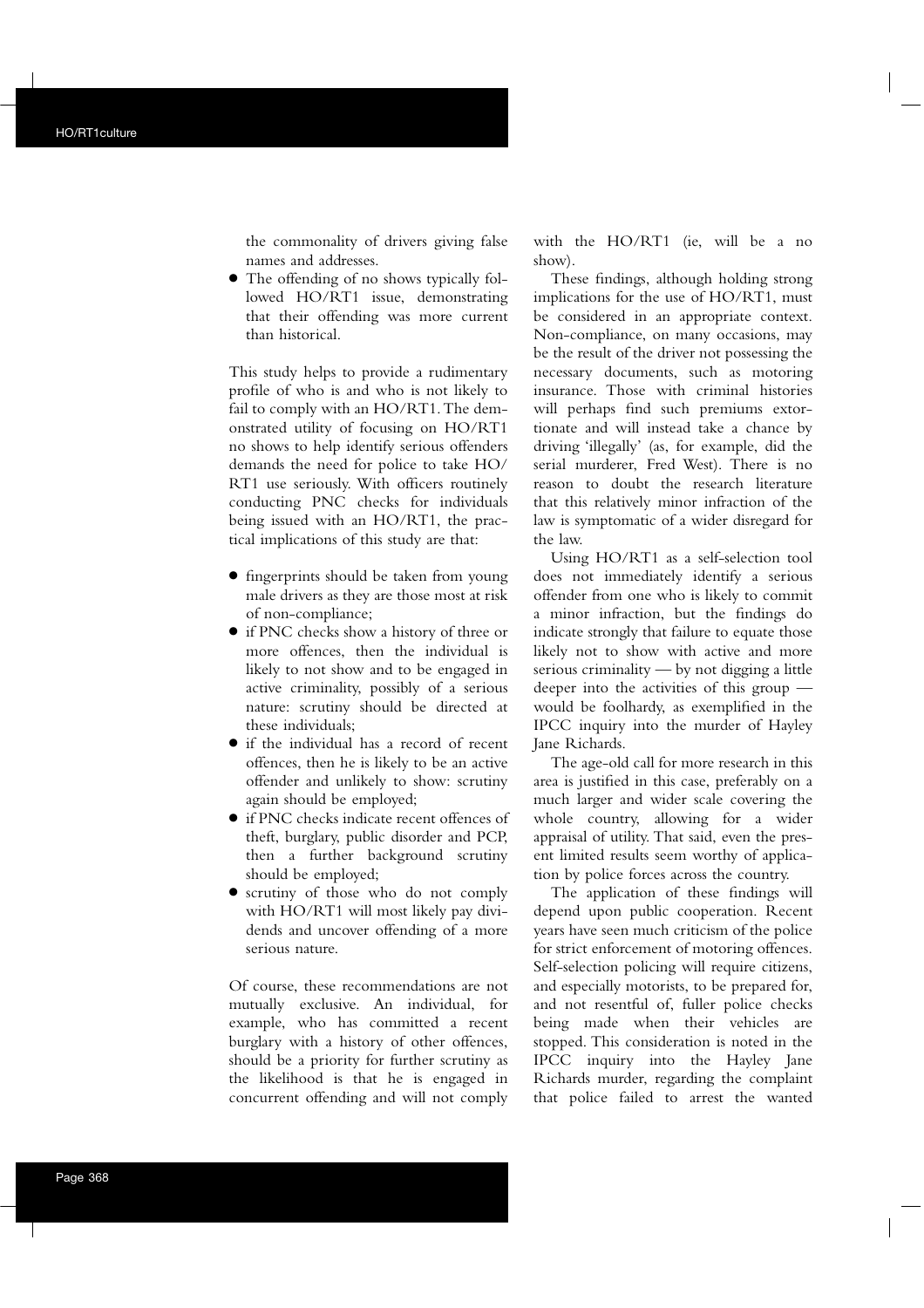Quintas before the murder. The inquiry report concludes that:

A police officer could declare that all drivers stopped under section 163 of the Road Traffic Act 1988 would have their identification details checked against the PNC and the local force intelligence database. Such a 'trawl' would undoubtedly, from time to time, lead a police officer to those liable to arrest and, no doubt, some arrests would follow. However, this was not the rule in Wiltshire Constabulary at this time and, were it to become so, it would need to enjoy public confidence if it were not to be perceived as just another unreasonable and oppressive extension to police surveillance, particularly by members of minority communities. (IPCC, 2006, p. 55)

However, the findings of this paper emphatically demonstrate a need for police officers to complete all checks as a matter of routine, not in order merely to identify those committing minor infractions of the law — such as a defective tail light — but because of the important links shown between such minor offending and more serious criminals. In essence, the utility of self-selection policing goes way beyond the full stop of simply identifying minor offences.

With regard to public support, communication of the reasons, on a case by case basis, is possible and very desirable. The motorist backlash in respect of HO/RT1 non-production should be less acute than it would be (for example) in checks on vehicles in disabled bays. This is because the perpetrator has both committed an offence initially, and failed to comply with legal requirements subsequently. Nonetheless, the public acceptance of self-selection policing is almost certainly the largest obstacle to its implementation, alongside the development of the policing skills necessary for the detection of the more serious offending which seems to be linked with the failure to produce documentation. The findings of the Hayley Jane Richards inquiry should go some way to reducing the obstacles of public acceptance.

# **ACKNOWLEDGEMENTS**

The author wishes to thank Chief Superintendent Michael Barton of the Lancashire Constabulary for facilitating this research and Joanne Rigby for her help with the analysis. The author would also like to thank Professor Ken Pease for his support, patience and guidance.

## **NOTES**

- (1) The author cannot locate an exact reference for this example but is convinced it was mentioned in one of the numerous BBC news reports covering the Madrid bombing. Silke (2003) states that a member of the group which targeted the World Trade Centre in the late 1990s was similarly stopped for speeding en route to his target.
- (2) As per the Police National Computer on 10 April 2006.
- (3) Up to April 2006.

#### **REFERENCES**

- Blumstein, A., Cohen, J., Roth, J. A., & Visher, C. A. (Eds.). (1986). *Criminal Careers and Career Criminals* (Vol. 1). Washington, DC: National Academy Press.
- Chenery, S., Henshaw, C., & Pease, K. (1999). *Illegal parking in disabled bays: a means of offender targeting*. (Policing and Reducing Crime Unit, Briefing Note 1/99). London: Home Office.
- Cheshire Constabulary. (n.d.). *HO/RT1 issue guidance.* Retrieved April 2006 from http:// www.cheshire.police.uk/showcontent.php? pageid=431
- Cohen, L. E., & Felson, M. (1979). Social Change and Crime Rate Trends: A Routine